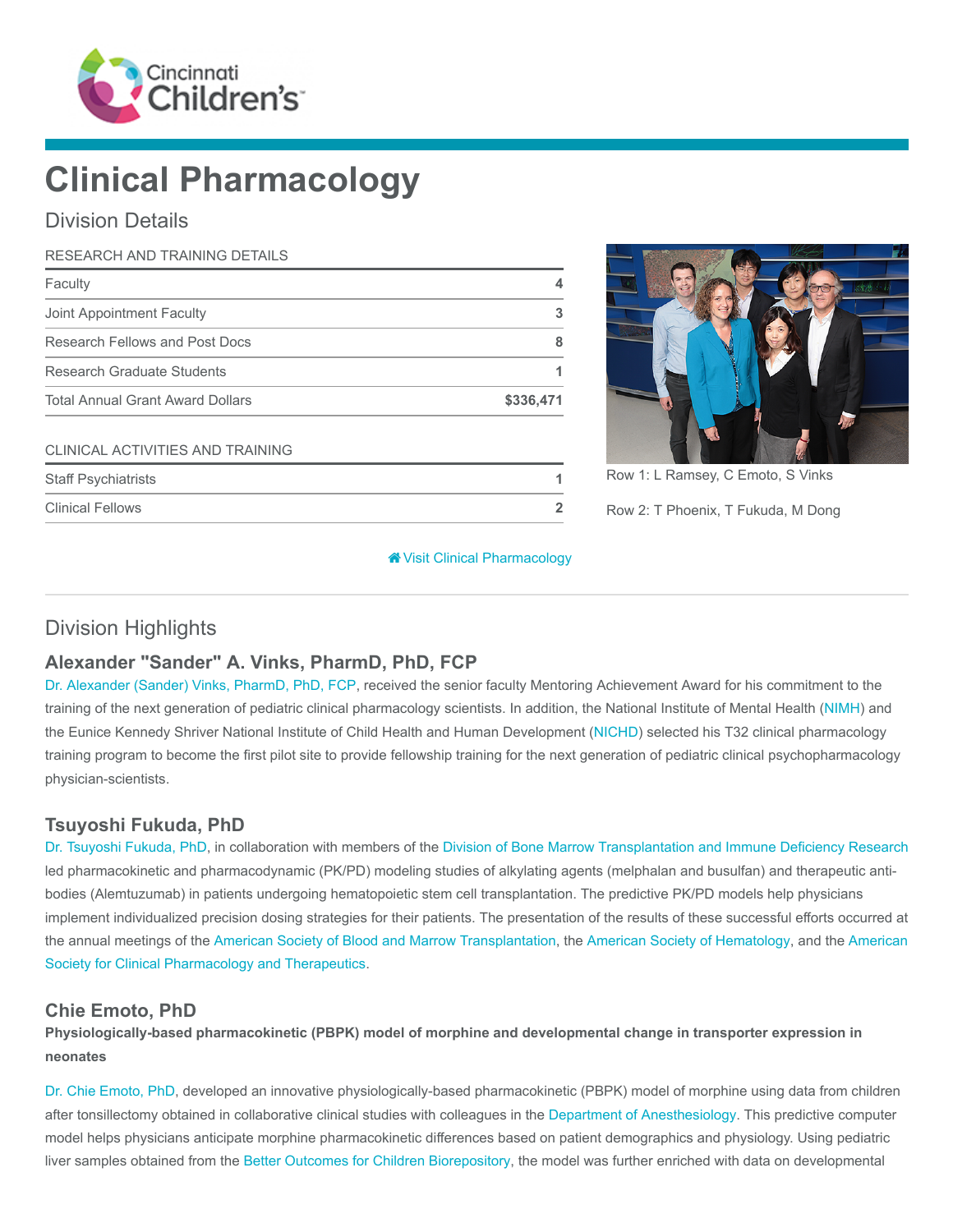changes in hepatic Organic Cation Transporter expression, which controls hepatic uptake and is an important predictor of morphine metabolism in neonates and small infants. These studies received acceptance for publication in CPT Pharmacometrics Systems Pharmacology and Drug Metabolism and Disposition, the official journals of the American Society of Clinical Pharmacology and [Therapeutics, and the American Society for Pharmacology and Experimental Therapeutics, respectively.](http://www.ascpt.org/)

One of our research fellows, for whom Drs. Emoto and Fukuda serve as mentors, received the President's Trainee Award for this work at the 2017 Annual Meeting of the American Society of Clinical Pharmacology and Experimental Therapeutics in Washington, DC.

#### Min Dong, PhD

[Dr. Min Dong, PhD](https://www.cincinnatichildrens.org/bio/d/min-dong), has been a team leader in the Pharmacometrics Center of Excellence Program providing high level pharmacometrics expertise for pediatric study design optimization, clinical trial simulations, dose selection approaches, and protocol development for pharmacokinetic (PK) and pharmacodynamic (PD) studies. She recently led the effort of developing an optimal trial design for a clinical study of loxapine for inhalation in children. The study design formed the basis for a Phase I clinical trial and represents a proof of concept of the application of modeling and simulation in support of study design in pediatric studies. The approach has great merit as being less invasive and generalizable for the design and analysis of other drug studies in children. The journal of Clinical Pharmacokinetics will publish the results. Dr. Dong is also continuing her efforts on the model-informed precision dosing studies of hydroxyurea in children with sickle cell anemia in collaboration with the [Division of Hematology.](https://www.cincinnatichildrens.org/research/divisions/h/hematology)

#### NIH T32 Pediatric Clinical Pharmacology Postdoctoral Training Program

Our [fellowship in clinical pharmacology](https://www.cincinnatichildrens.org/education/clinical/fellowship/pharmacology) progam is one of only five sites in the US with an active program supported by the National Institute of Child Health and Development [\(NICHD](https://nichd.nih.gov/Pages/index.aspx)). This year the National Institute of Mental Health ([NIMH](https://www.nimh.nih.gov/index.shtml)) and NICHD have selected our T32 clinical pharmacology program to be the first training program to pilot the training of the next generation of clinical researchers in pediatric clinical psychopharmacology. NIMH has identified a critical gap in their research portfolio in early stage pediatric clinical trial design, and we are the first program awarded this important training position. The goal of the postdoctoral program is to train clinical investigators to assume leadership roles in improving pediatric therapeutics. Many medicines are not studied for use in newborns and children, and few medicines are specifically developed to treat childhood diseases. Our program supports, and trains, fellows in applying pharmacokinetics [and pharmacogenetics/genomics as part of study design as well as precision medicine approaches. We actively participate in the Adult and](https://www.nichd.nih.gov/research/supported/Pages/pcdptn.aspx) Pediatric Clinical Pharmacology Training Network established by NICHD, and the National Institutes of General Medical Sciences ([NIGMS\)](https://www.nigms.nih.gov/Pages/default.aspx), as a strategic initiative to increase the pool of well-trained pediatric clinical pharmacologists.

#### Pharmacometrics Center of Exellence

Our program has experienced considerable growth with our service offerings, increased project diversity, and client base, including inhouse, biopharmaceutical, biotechnology, and specialty pharmaceutical companies seeking expertise to determine optimal clinical trial design and pharmacometrics analysis as part of drug studies in neonates and children. Our program offers strategic clinical pharmacology consulting and pharmacometric services to help clients improve drug development and regulatory decision-making throughout the clinical development process to increase the success rate of pediatric and adult drug studies. Our team has demonstrated expertise in clinical pharmacology, providing PK/PD support and data analysis, model-based drug development strategies, PK/PD modeling & simulation, study design optimization, clinical trial simulation, and the development of model-informed precision dosing strategies.

# NeoRelief: a Decision Support Platform to Revolutionize How We Perform Precision Dosing in **Neonates**

At the end of the fiscal year, we launched NeoRelief–a pharmacokinetics model-informed electronic health record (EHR) embedded decision support platform that will enable precision dosing of morphine in the management of neonatal pain. The platform builds on ongoing research conducted over the past three years supported by the CCTST, internal [Pilot & Feasibility Program,](https://www.cincinnatichildrens.org/research/divisions/d/dhc/pilot-feasibility) and Innovation Funding sources. As part of the NeoRelief platform a rapid turnaround paper spray assay for morphine and metabolites using a single drop of blood developed by colleagues in the [Clinical Mass Spectrometry Laboratory.](https://www.cincinnatichildrens.org/research/divisions/p/pathology/spectrometry-lab) The combination of dry blood spot technology with predictive systems pharmacology models will allow real-time forecasting and precision dosing of morphine at the bedside. This will maximize therapeutic efficacy while minimizing the likelihood of adverse events and reduce long-term side effects in the neonatal population. These important strides in improving patient safety will lead to better patient outcomes.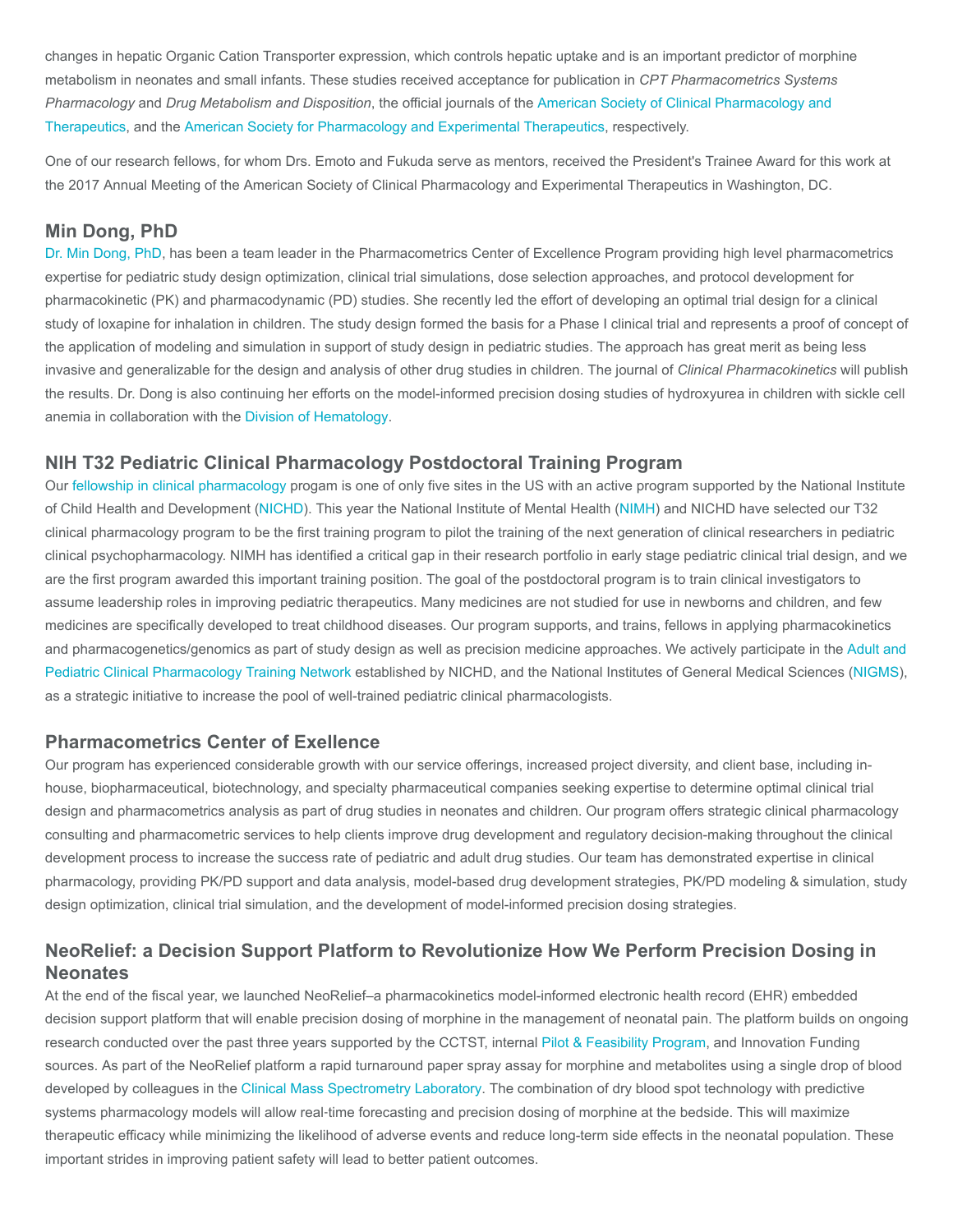#### Division Publications

- 1. [Darwich AS; Ogungbenro K; Vinks AA; Powell JR; Reny JL; Marsousi N; Daali Y; Fairman D; Cook J; Lesko LJ.](https://www.ncbi.nlm.nih.gov/pubmed/28182269) Why has modelinformed precision dosing not yet become common clinical reality? lessons from the past and a roadmap for the future. Clinical Pharmacology and Therapeutics. 2017; 101:646-656.
- 2. Ramsey LB; Mizuno T; Vinks AA; Margolis PA. [Learning Health Systems as Facilitators of Precision Medicine.](https://www.ncbi.nlm.nih.gov/pubmed/27984650) Clinical Pharmacology and Therapeutics. 2017; 101:359-367.
- 3. Vinks AA. [Precision Medicine-Nobody Is Average.](https://www.ncbi.nlm.nih.gov/pubmed/28194769) Clinical Pharmacology and Therapeutics. 2017; 101:304-307.
- 4. Downes KJ; Dong M; Fukuda T; Clancy JP; Haffner C; Bennett MR; Vinks AA; Goldstein SL. Urinary kidney injury biomarkers and [tobramycin clearance among children and young adults with cystic fibrosis: a population pharmacokinetic analysis.](https://www.ncbi.nlm.nih.gov/pubmed/27585963) Journal of Antimicrobial Chemotherapy. 2017; 72:254-260.
- 5. Yu T; Enioutina EY; Brunner HI; Vinks AA; Sherwin CM. Clinical Pharmacokinetics and Pharmacodynamics of Biologic [Therapeutics for Treatment of Systemic Lupus Erythematosus.](https://www.ncbi.nlm.nih.gov/pubmed/27384528) Clinical Pharmacokinetics. 2017; 56:107-125.
- 6. [Marsh RA; Fukuda T; Emoto C; Neumeier L; Khandelwal P; Chandra S; Teusink-Cross A; Vinks AA; Mehta PA.](https://www.ncbi.nlm.nih.gov/pubmed/28089878) Pretransplant Absolute Lymphocyte Counts Impact the Pharmacokinetics of Alemtuzumab. Biology of Blood and Marrow Transplantation. 2017; 23:635-641.
- 7. [Khandelwal P; Emoto C; Fukuda T; Vinks AA; Neumeier L; Dandoy CE; El-Bietar J; Chandra S; Davies SM; Bleesing JJ.](https://www.ncbi.nlm.nih.gov/pubmed/27664325) A Prospective Study of Alemtuzumab as a Second-Line Agent for Steroid-Refractory Acute Graft-versus-Host Disease in Pediatric and Young Adult Allogeneic Hematopoietic Stem Cell Transplantation. Biology of Blood and Marrow Transplantation. 2016; 22:2220-2225.
- 8. [Khandelwal P; Fukuda T; Mizuno K; Teusink-Cross A; Mehta PA; Marsh RA; Kashuba ADM; Vinks AA; Davies SM.](https://www.ncbi.nlm.nih.gov/pubmed/27498124) A Pharmacokinetic and Pharmacodynamic Study of Maraviroc as Acute Graft-versus-Host Disease Prophylaxis in Pediatric Allogeneic Stem Cell Transplant Recipients with Nonmalignant Diagnoses. Biology of Blood and Marrow Transplantation. 2016; 22:1829-1835.
- 9. [Miyake M; Minami T; Yamazaki H; Emoto C; Mukai T; Toguchi H.](https://www.ncbi.nlm.nih.gov/pubmed/28089914) Arachidonic acid with taurine enhances pulmonary absorption of macromolecules without any serious histopathological damages. European Journal of Pharmaceutics and Biopharmaceutics. 2017; 114:22-28.
- 10. Mizuno T; Fukuda T; Christians U; Perentesis JP; Fouladi M; Vinks AA. Population pharmacokinetics of temsirolimus and [sirolimus in children with recurrent solid tumours: a report from the Children's Oncology Group.](https://www.ncbi.nlm.nih.gov/pubmed/28000286) British Journal of Clinical Pharmacology. 2017; 83:1097-1107.
- 11. [Chidambaran V; Venkatasubramanian R; Zhang X; Martin LJ; Niu J; Mizuno T; Fukuda T; Meller J; Vinks AA; Sadhasivam S.](https://www.ncbi.nlm.nih.gov/pubmed/26810133) ABCC3 genetic variants are associated with postoperative morphine-induced respiratory depression and morphine pharmacokinetics in children. The Pharmacogenomics Journal. 2017; 17:162-169.
- 12. Miyake M; Koga T; Kondo S; Yoda N; Emoto C; Mukai T; Toguchi H. Prediction of drug intestinal absorption in human using the [Ussing chamber system: A comparison of intestinal tissues from animals and humans.](https://www.ncbi.nlm.nih.gov/pubmed/27721045) European Journal of Pharmaceutical Sciences. 2017; 96:373-380.
- 13. [Cvijanovich NZ; King JC; Flori HR; Gildengorin G; Vinks AA; Wong HR.](https://www.ncbi.nlm.nih.gov/pubmed/25700179) Safety and Dose Escalation Study of Intravenous Zinc Supplementation in Pediatric Critical Illness. Journal of Parenteral and Enteral Nutrition. 2016; 40:860-868.